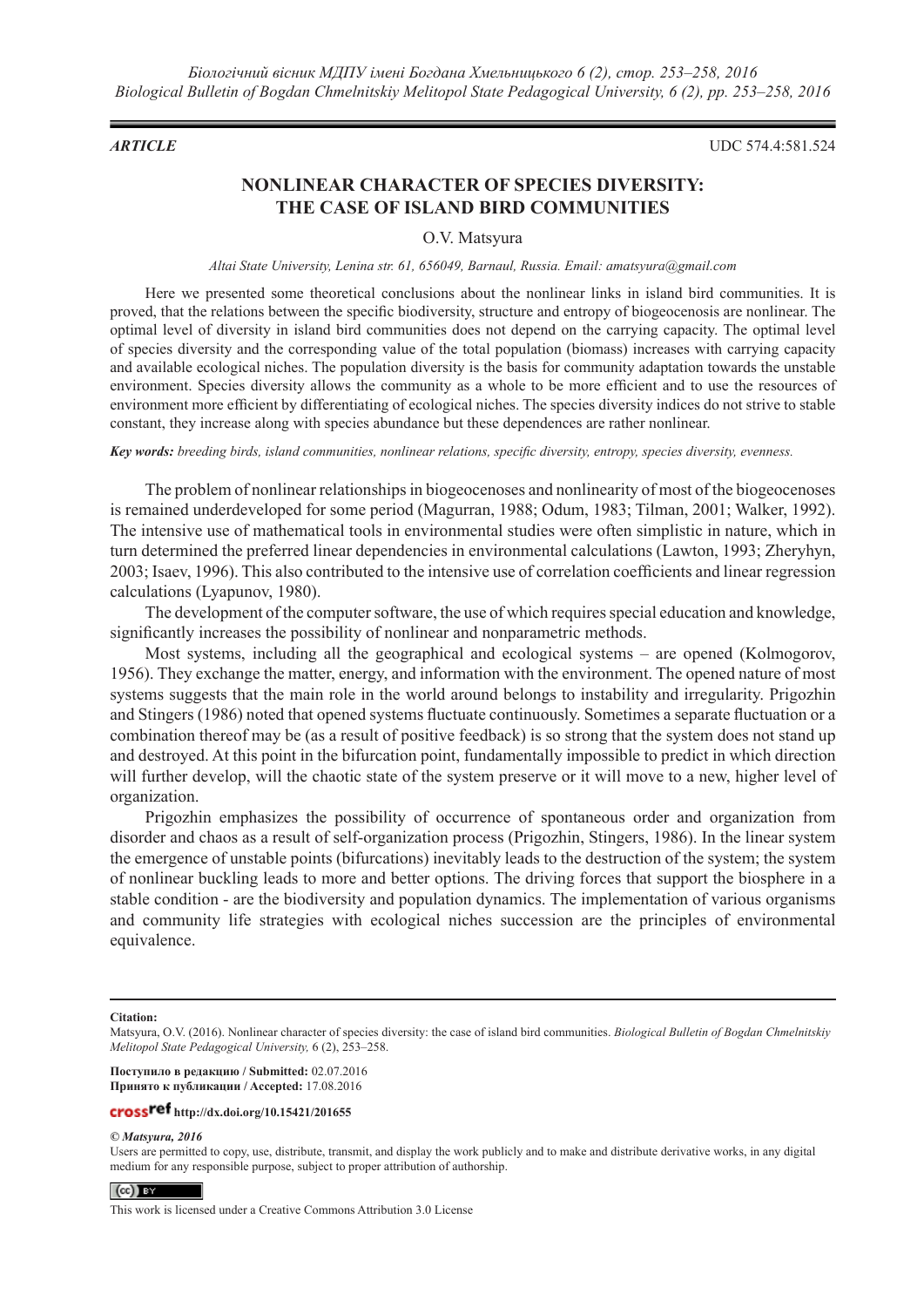The system ideas of biodiversity by V.I. Vernadskiy are the biosphere diversity of living matter and release of living matter. Living matter of the biosphere is its diversity, which is the main variety of individual living matter and the diversity of species living matter (Vernadskiy, 1978). The question of how biodiversity is associated with vitality, stability, productivity, and other important characteristics of biological systems, as well as environmental conditions in which they exist. It is extremely important from a theoretical and practical point of view. To identify the possible mechanisms of communication is necessary to explain the distribution patterns of biodiversity and study the mechanisms of its formation in different environmental conditions. In practical aspect it is essential for the predicting response of biota on anthropogenic changes in the environment and to develop the methods of compensation actions.

The role of biodiversity in maintaining ecosystem functions (first of all - their performance and stability) in the last two decades has been one of the central themes of ecology (Bigon et al., 1989). Despite some controversy, studies of biodiversity can be summarized as follows:

- Most studies show a positive relationship between diversity and stability of communities their ecological functions;

- The dependence of the efficiency and stability of ecological functions of biodiversity, usually has the asymptotic form - ecological functions hardly reduced while reducing diversity to about half of its maximum value; with a further reduction of diversity is rapid degradation functions (Alymov et al., 1997).

The increasing biodiversity in ecosystems can be associated maximum energy law, in competition with other systems and survives and remains one that best uses energy - that are preferred system with maximum efficiency and minimum entropy (Odum, 1983).

The principle of optimal diversity is the assumption that the biodiversity associated with some of the fundamental characteristics of living systems that determine their viability, i.e. the probability of survival (Bukvareva, Aleshchenko, 2005). This set a level of biosystem diversity elements that match the selected extremum of vital characteristics and maximum sustainability of biosystems. This level of diversity is supposed to be an optimal.

# **MATERIALS AND METHODS**

The study used data on the distribution of colonial waterbirds breeding on the islands of the Sea of Azov and Sivash (Matsyura, 2003a; 2003b). Data on the bird distribution correspond to the periods of 1993-2000, 2007-2009, 2016 and represent the survey from about of 34 islands.

To calculate the correlation coefficients and diversity index we applied the Statistica 11.0 and Biodiversity Pro. To determine the pattern of the functional relationship between the studied parameters we used Curve Expert 1.4.

In some research the attempt to compare species diversity indices using the correlation coefficient we performed. It should be noted that in most cases the usage of Pearson correlation coefficient was appropriate, whereas, in our opinion, it is better to use Spearman coefficient (rank correlation coefficient) which refers to the non-parametric factors and allow for the closeness of the connection between quantitative and qualitative characteristics. In addition, Pearson index implies a linear relation between variables, whereas in reality these linkages are more complex.

# **RESULTS AND DISCUSSION**

The ability to use the principle of optimal diversity is demonstrated by the example of model structural biosystems (under formation control system of upper level (Lyapunov 1980), which can be interpreted as a model of the optimal number of species in the community of one trophic level. The study of the model showed that the biological systems of different hierarchical levels may be the optimal level of diversity: a population formed the optimal phenotypic diversity in which the resource unit costs - or the minimum population size - the maximum, in the community set the optimal number of species where the total cost of the resource - is minimal.

There was obtained a conclusion that when the degree of stability of the environment the optimal level of diversity in populations and communities are changing in the opposite way: at destabilizing environment optimal diversity in the population increases and the optimum number of species falls: with such behavior lower trophic levels structure multi-community becomes less hierarchical).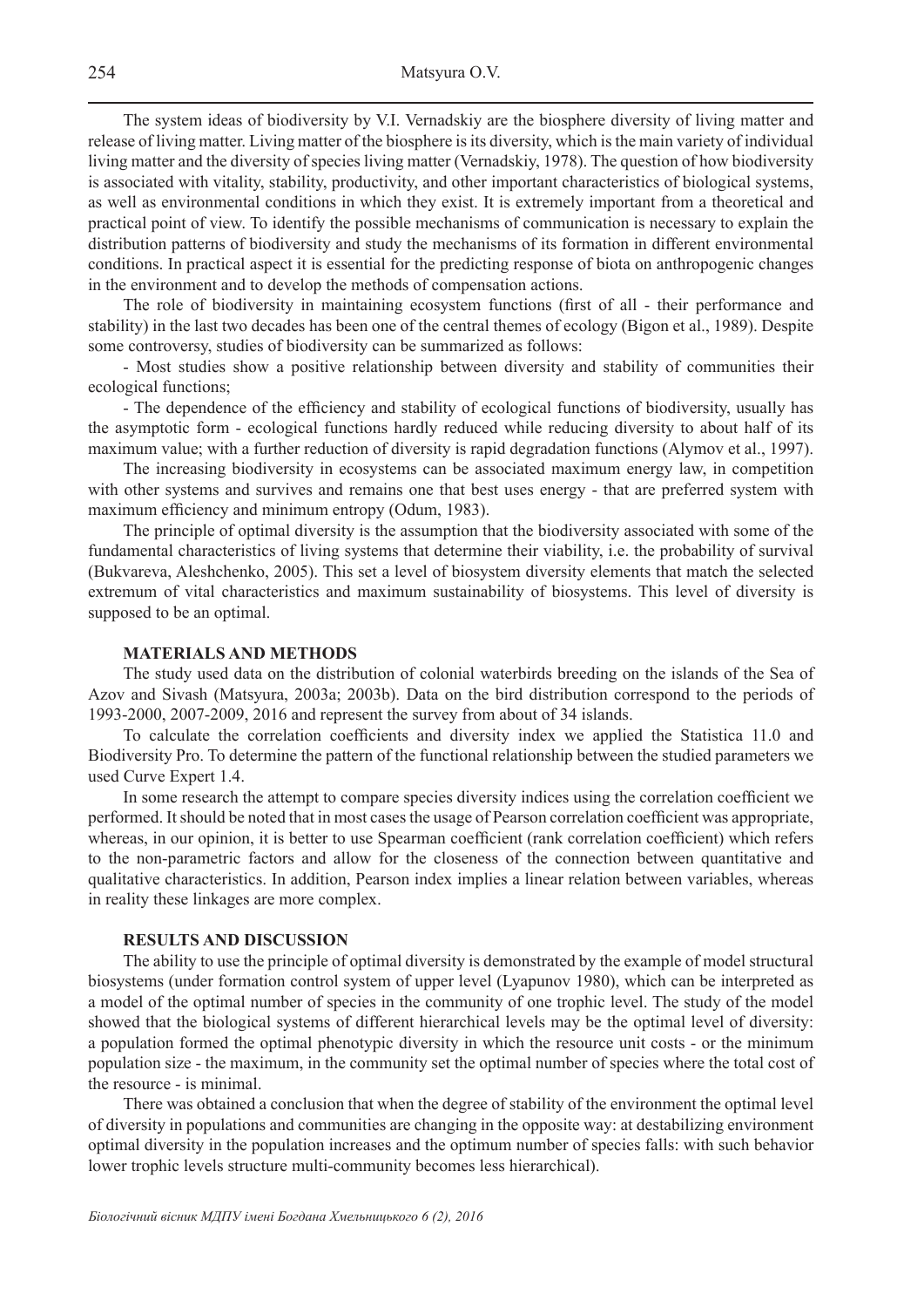As objective function optimization criterion used up its population size during a volume of available resources, equivalent to minimize unit costs established at the resource size (Levchenko, 1984). The population seeks to achieve maximum strength and establishes its internal diversity at the level where possible. By increasing or decreasing the diversity of individuals in the population, that is a deviation from the optimal level of diversity, there is a decline or increase in the cost resource. By reducing the stability of the environment the best value diversity in the population increases. At the same time reduced the maximum number or increasing the minimum value of the unit cost of the resource to the selected optimization criterion.

When the number of populations is less than optimal, the low efficiency of resource through the "leaky" package" of certain populations can be registered. This effect can be interpreted as a denser packing of ecological niches. If we assume the overlapping niches, resource efficiency will increase with increasing numbers of populations.

As a result of their own and other studies (Zalepuhyn, 2003; Matsyura, 2003a, Tilman, 1996; Tilman et al., 1996), the increase in species diversity stabilized the ecosystem processes (the total biomass of the community), but it is not stabilized the population inner processes (annual variability of biomass of individual populations are not reduced).

Maximizing the size (biomass) with the amount of available resources and minimizing support costs populations with the full absorption of resources caused the minimizing of the costs of establishing and maintaining unity population (biomass). In populations and communities, we can observe an optimum internal diversity, in which the maximum effectiveness of these biological systems could be.

Reduction of resources to support the number of units (biomass) system will increase its stability and viability (chance of survival in the environment). The increase in population size or reduce its costs reduces the likelihood of self-extinction of the population. We believe that the species diversity in itself does not increase the stability of the community, but empirically shown that it increases the efficiency of resource and total biomass of the community, and the accumulated biomass "dampens" vibrations of the environment through feedback from the soil and abiotic components.

Automatism support stability organisms (homeostasis) and ecosystems (stability) is associated with self-regulation mechanisms cybernetic nature of these systems - using their self-feedback (Popov, Kraynyuchenko, 2003). The common mechanisms of self-sustainability of the living, technical and socioeconomic stability systems can be considered as one of the most important features of the universal operation of natural and natural-economic systems, as one of the general aspects of economic evaluation.

The dependence of the stability of ecosystems to species diversity, was not linear in each case. Stability closely linked to functional than structural variety of ecosystems (Bertalanfy, 1969; Spytsnadel, 2003). "Lines are not always the best environmental evaluation unit for diversity, because different stages of the life cycle or different life forms of a type often occupy different ecological niches and whereabouts; because they contribute to the diversity of ecosystems "- noted Odum (Odum, 1983). Therefore, in assessing the stability of living systems as one of the functions of biodiversity, better focus on intraspecific, not the species or ecosystem diversity. From the standpoint of the economy is also logical, because we are not directly exploit ecosystems and specific population diversity which directly determines the stability of species and only indirectly - the stability of the ecosystem, part of which is exploited population.

We can conclude the existence of common patterns of distribution of species on recurrence systems of different nature. Graph of the number of species on the number of individuals in logarithmic coordinates is a straight line. But the model is not linear, given the identity of the sets of indicators among species and among individuals of the community to various mathematical community. This leads to regular fluctuations, requiring construction of distribution curves for each value of species and the inability construction of model parameters to some types of distribution averages.

In analyzing the relationships between the number of individuals and number of species diversity indices were obtained data shown in Table 1.

The criterion is the Pearson correlation index. As we can see, the relationship between the number of individuals and number of species in the island community were not found, or it has a pronounced nonlinear.

To test this hypothesis, we used another statistical procedure - nonparametric correlation with gamma index. The analysis presented in Table 2, which shows that between number of species and the number of individuals at least there is a linear relationship.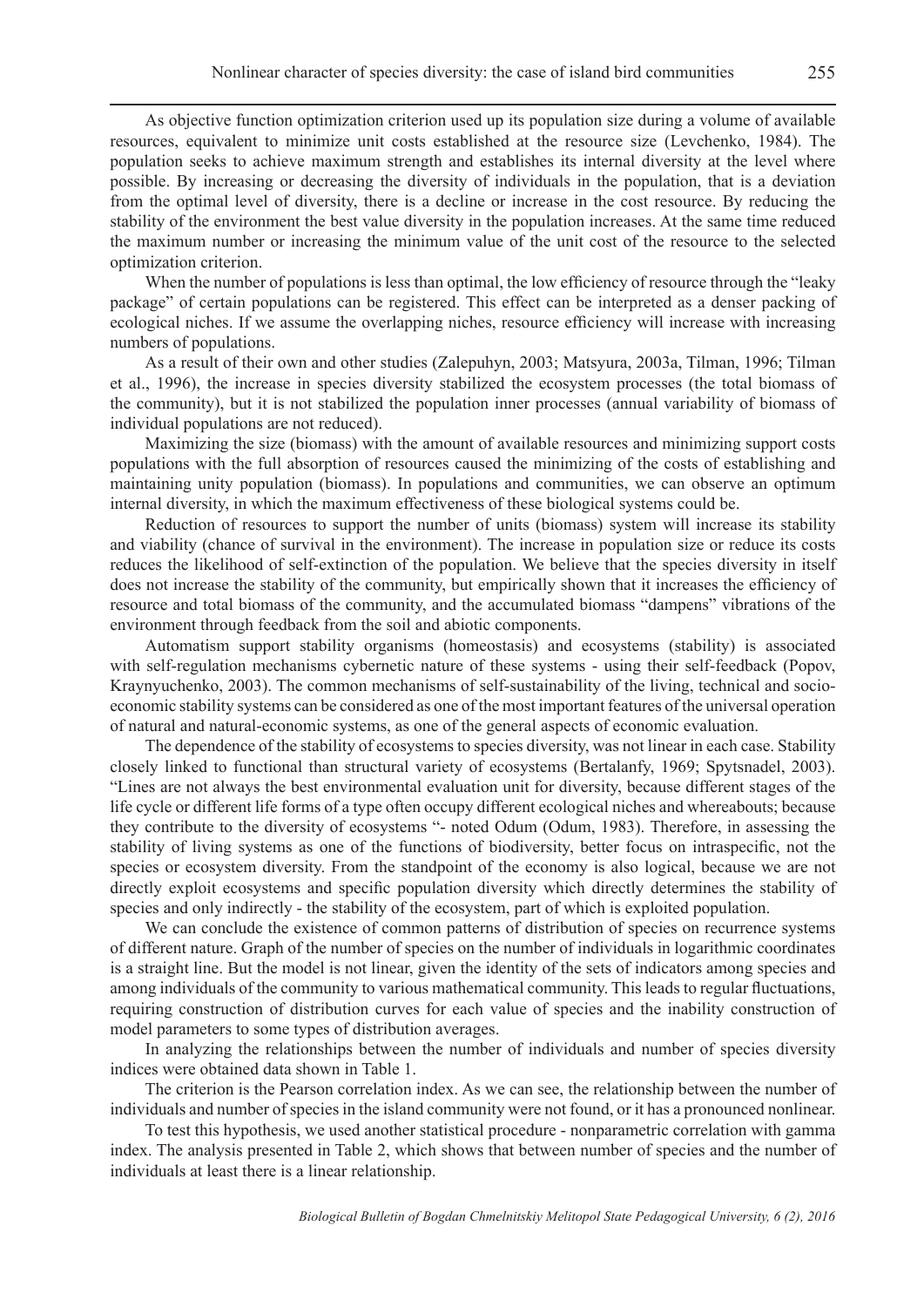| Indices    |           | p-level |
|------------|-----------|---------|
| D vs C     | $-0,5985$ | 0,001   |
| D vs NS    | 0,5266    | 0,005   |
| D vs H     | 0,516     | 0,006   |
| $C$ vs $E$ | $-0,6307$ | 0,0001  |
| $C$ vs $H$ | $-0,7162$ | 0,0001  |
| $E$ vs $H$ | 0,8331    | 0,0001  |
| NS vs H    | 0,4379    | 0,013   |

# *Table 1.* **Correlation matrix of diversity indices (calculated for island bird communities)**

D – Sympson diversity index, C – Sympson dominance, H – Shannon index, E – Pielou index, NS – number of species, NI – number of individuals, R – correlation coefficient, p-level – statistical significance.

| Table 2. Correlation matrix 2 of diversity indices (the case of island breeding bird communities) |  |
|---------------------------------------------------------------------------------------------------|--|
|                                                                                                   |  |

| Indices    | R           | p-level  |
|------------|-------------|----------|
| D vs C     | $-0,449275$ | 0,001117 |
| D vs NS    | 0,487500    | 0,000660 |
| $D$ vs $H$ | 0,388571    | 0,004522 |
| $C$ vs $E$ | $-0,520468$ | 0,000171 |
| $C$ vs $H$ | $-0,560694$ | 0,000046 |
| $E$ vs $H$ | 0,579251    | 0,000025 |
| NS vs NI   | 0,281250    | 0,049445 |
| NS vs H    | 0,370717    | 0,009483 |

Due to our previous results (Matsyura, 2011; Matsyura et al., 2013), in the bird island communities the lognormal distribution and random distribution are dominated.

Factors diversity with the number of species not seek to sustainable value. Changes in factors that characterize the variety of structural elements of the system reflects the faster growth of the number of individuals over the increasing number of species. Ratios of species diversity with increasing steadily growing number of species, but this dependence rather not linear.

By using Curve Expert we determined the patterns of the relationship between species diversity indices:

a) concentration of dominance and evenness: polynomial equation of third degree,  $y = a + bx + cx$  $2 + dx^{\wedge} 3$ ;

b) Simpson species diversity vs concentration: "model of water vapor pressure»,  $y = exp (a + b / x + c)$ cln  $(x)$ ;

c) species diversity vs evenness: Blizdeyl equation,  $y = (a + bx)$   $\wedge$  (-1/c)

d) index of Shannon entropy vs evenness: polynomial equation of third degree,  $y = a + bx + cx^2 +$  $dx^{\wedge} 3$ :

e) Simpson index vs Berger-Parker: a rational function,  $y = (a + bx)/(1 + cx + dx^2)$ ;

It was already proved (Bertalanfy, 1969; Isaev, 1996; Spytsnadel', 2000), which in biological systems of different nature one of the criteria for structural stability is constancy or decrease the entropy of the increasing number of types of systems. Typical dependence suggests that the increase in the number of species and individuals does not increase the entropy (Fig. 1). This rather reflects the resistance patterns of species diversity. We also can assume that the preferred number of bird species in island communities could be between 8 and 11 and this is reflected the optimal quantity of ecological niches in observed conditions. We observed this in our previous research and performed preliminary mathematical models that correspond to these conclusions (Matsyura, 2011; Matsyura & Matsyura, 2011).

E. Odum (1983) came up with original conclusion that species richness and diversity of biomes occur as a result of adaptation to the power and an energy flow that comes to ecosystems. We believe that there is an optimum diversity and energy efficiency is defined ecosystem. Low species diversity is formed if achievable energy combined with intake of nutrients in quantities that exceed the needs of organisms. Such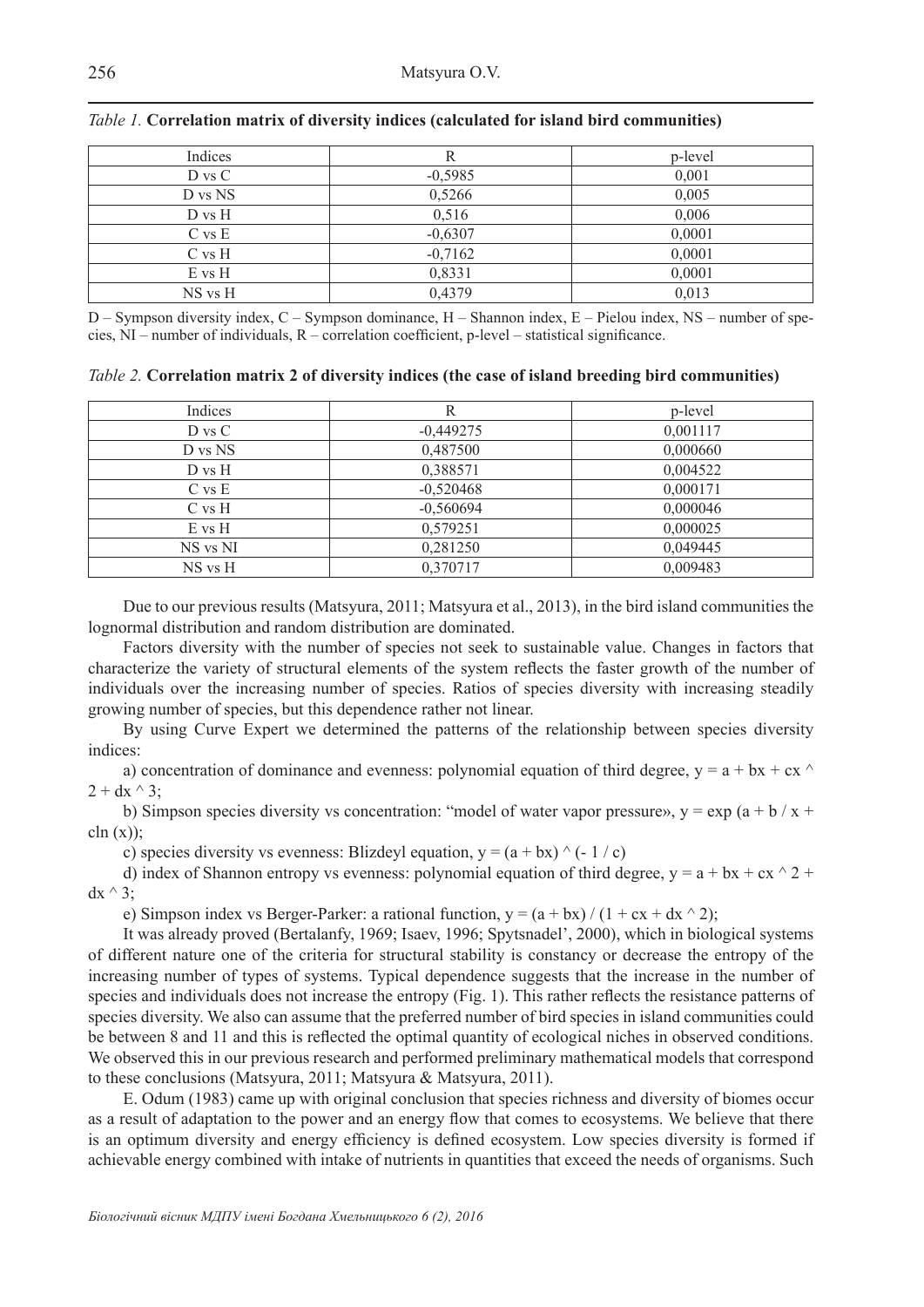

Figure 1. Shannon entropy (OY) and number of species (OX) for island breeding bird communities. Hyperbolic equation is  $y = a+b/x$ , де:  $a = 2,08$ ,  $B = -3,14$ .

ecosystems may be fairly resilient and able to withstand external actions at a relatively constant flow of material over time.

How different indices of species diversity - linear. Experience of using several indices shows that they clearly assess the situation in up to 30 percent. Thus, with increasing diversity should increase evenness index and Shannon species diversity index with decrease of species concentration index, but it occurs just in 1/3 of all the cases.

# **CONCLUSIONS**

The optimal level of diversity in island bird communities does not depend on the carrying capacity. The optimal level of species diversity and the corresponding value of the total population (biomass) increases with carrying capacity and available ecological niches. The population diversity is the basis for community adaptation towards the unstable environment. Species diversity allows the community as a whole to be more efficient and to use the resources of environment more efficient by differentiating of ecological niches. The species diversity indices do not strive to stable constant, they increase along with species abundance but these dependences are rather nonlinear.

# **REFERENCES**

Alimov, A., Levchenko, V., Starobogatov Ya. (1997). *Bioraznoobrazie, ego okhrana i monitoring*. In: Monitoring bioraznoobraziya. Moscow: Institut problem ekologii i evolyutsii im. A.N.Severtsova. (in Russian)

Bertalanfi, L. (1969). *Obshchaya teoriya sistem*. Moscow: Sistemnoe modelirovanie. (in Russian) Bigon, M., Kharper, D., Taunsend, K. (1989). *Ekologiya. Osobi populyatsii i soobshchestva*. Moscow: Mir (in Russian)